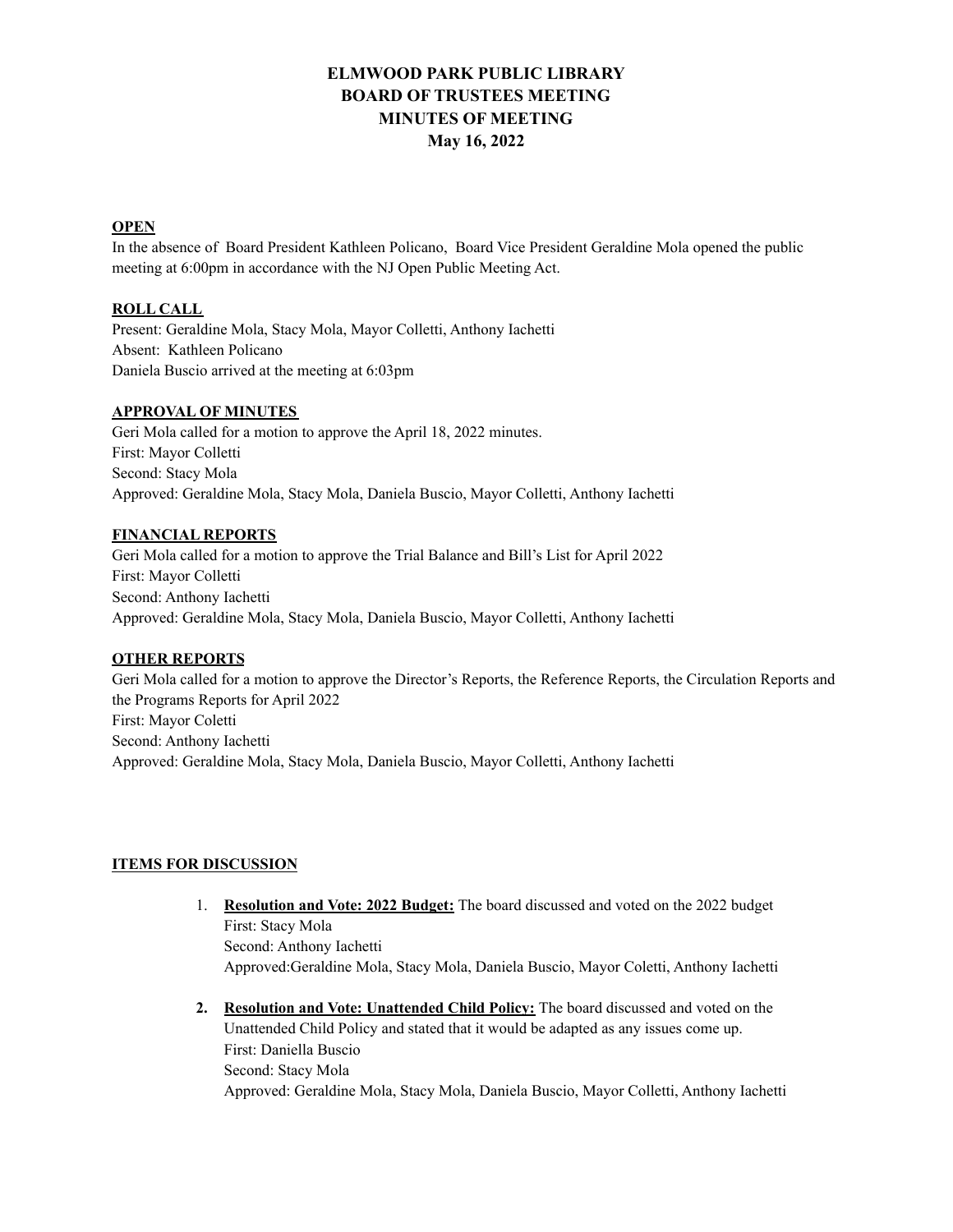# **OTHER ISSUES**

**Dedication Ceremony:** Geri Mola stated that there was no Dedication Ceremony meeting in April, however, there will be one in May. Jennifer Cullen stated that she is reviewing old board minutes/reports to collect the names of past library board members with their positions and years served to give to Geri Mola for the purposes of the Dedication Ceremony. It was suggested that Dedication Ceremony meetings could take place in the Director's office.

**Children's Room shelving:** An update in regards to the new shelving for the children's area: the shelves are at the warehouse and delivery/installation will be scheduled. The shelves near the Reference desk are scheduled to arrive in another month or so.

**Window Vinyl/Caulking** damage and damaged Director's office window: As previously mentioned to the board when it occurred, Jennifer Cullen stated that her office window was damaged by a rock thrown by a lawnmower. Quotes were gotten for the broken office window and the windows with condensation in front of the library. All three windows could be repaired at the same time. The library's maintenance worker will rake any rocks away from the windows. Stacy Mola asked if the windows would be repaired in time for a September Dedication Ceremony and Jennifer Cullen stated it should be done in time, as well as her hope to continue to work on any other damaged window vinyl/caulking throughout the whole library building.

Geri Mola stated that the request for the **CAPES review** for the History Room materials was submitted. As of the 5/16/2022 library board meeting, no confirmation of the submission has been received at the library. The results of the CAPES review will state how the library will progress with any History Room work.

The library had been **closed** on Friday, April 22nd for cleaning/staff testing due to **Covid exposure**. Jennifer Cullen stated that staff had been tested, the library had been cleaned and staff scheduling was adapted to fit the shortages. Jeff Freitag, from the public, asked about the quarantine period and Jennifer Cullen stated it was 5 days. Geri Mola stated someone from the public told her that the Borough had not been notified of the closure and its reason for being closed. Mrs. Mola thought the town clerk should be notified and asked if the library had a policy about doing so. Jennifer Cullen stated that notification of the Covid related closure was put up on the library's front door and its social media pages immediately, the library board had been notified and she also said that she could notify the town administrator should the need to close due to Covid occur again. It was debated whether it should be the borough administrator or clerk that gets notified for instances such as a Covid closure and it was decided that the administrator would be told who would then tell the clerk. This way, any public who may call the borough with questions about the closure can be properly informed. Mayor Colletti stated that Superintendent Anthony Iachetti should be notified as well.